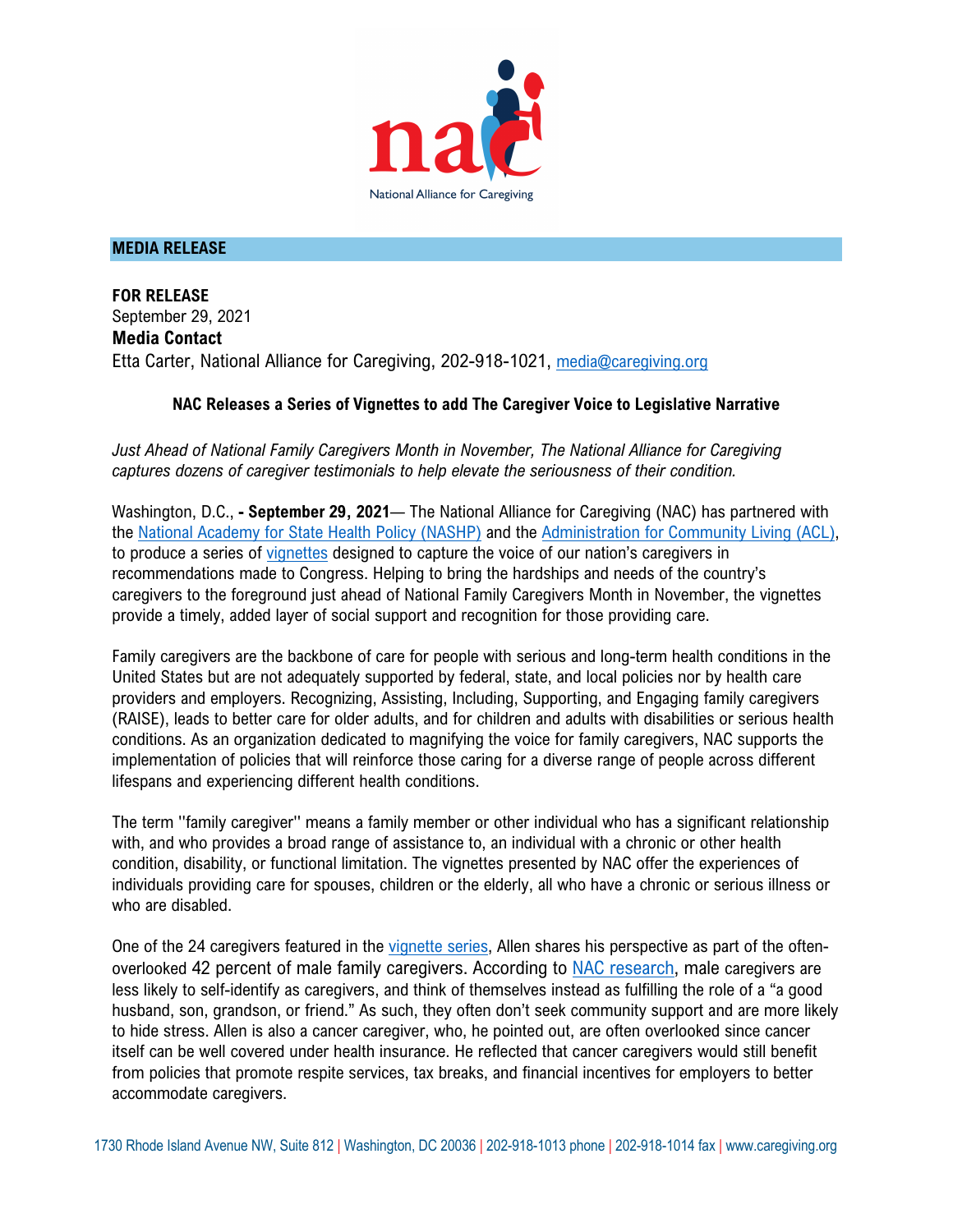To ameliorate caregiver experiences such as Allen's, the ACL took insight collected from the vignettes as well as the recommendations from NAC and other nonprofit organizations, and included the following long-term recommendations in a report to the RAISE Council:

- **Expand awareness, outreach and education for family caregivers**
	- $\circ$  Five recommendations that help individuals self-identify as caregivers so that they can get the support they need.
- **Partner with family caregivers in delivery of health care services and supports**
	- $\circ$  Five recommendations to spur health and social service providers to proactively include family caregivers in the care plans for older adults and people with disabilities.
- **Support the diverse and changing needs of family caregivers** 
	- $\circ$  Nine recommendations that together will increase system-wide access to flexible personand family-centered programs, supports and services, including counseling, respite care, peer support, education and practical assistance like transportation.
	- $\circ$  The Council also recommends strengthening the paid caregiver workforce so that family caregivers have more options when it comes to hiring caregivers to assist them.
- **Ensure financial and employment security for family caregivers** 
	- o Four recommendations so that family caregivers aren't forced to decide between impoverishing themselves or providing care to a family member.
- **Learn more about family caregivers** 
	- $\circ$  Three recommendations to drive better and more consistent research and data collection to assist in creating policies and interventions that help family caregivers in meaningful ways.

## **The RAISE Act recommendations represent partnership at its best and is based on both the lived experiences of family caregivers and evidence-based perspectives of leading experts and organizations that support family caregivers.**

NAC will continue to work with other non-profits and public-private partnerships to influence change. NAC regularly engages in partnerships with other advocates for the aging and persons with disabilities to find cross-cutting solutions that will support caregiving.

For more information on how NAC supports National caregiving legislation visit www.caregiving.org/advocacy

###

*About the National Alliance for Caregiving:* 

NAC's mission is to build partnerships in research, advocacy, and innovation to make life better for family caregivers. Our work aims to support a society which values, supports, and empowers family caregivers to thrive at home, work, and life. As a 501(c)(3) charitable non-profit organization based in Washington, D.C., we represent a coalition of more than 60 non-profit, corporate, and academic organizations; nearly